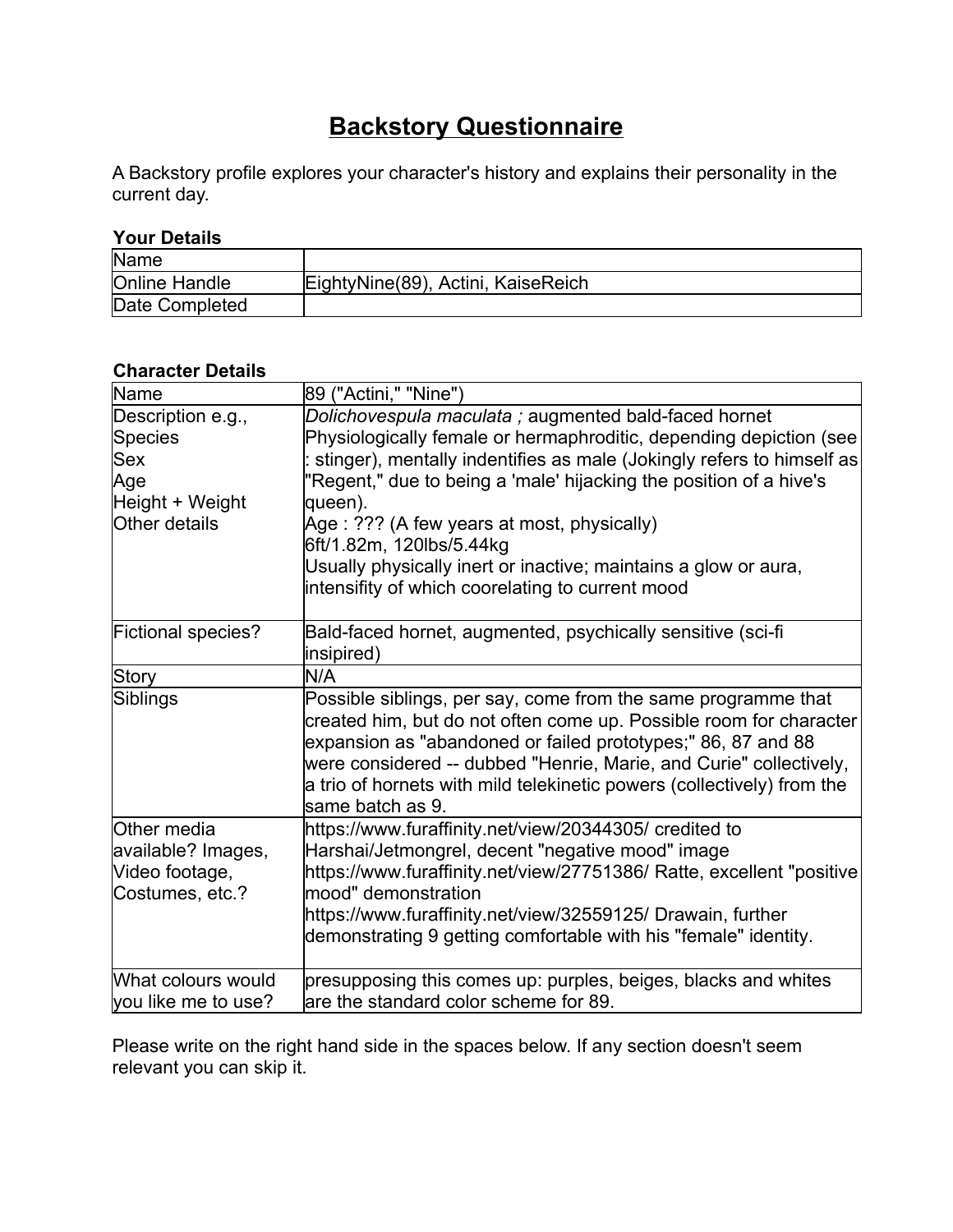If your character does particularly well in an area, (e.g., if they had good parents), by all means include that too! This questionnaire isn't about finding your character's faults, it's about understanding their particular balance of strengths and weaknesses.

| <b>Stages</b>                                                                                                                                                                                                                                                                                                                                                                                                                               | Notes – Extremity, specific details, etc.                                                                                                                                                                                                                                                                                                                                                                                       |
|---------------------------------------------------------------------------------------------------------------------------------------------------------------------------------------------------------------------------------------------------------------------------------------------------------------------------------------------------------------------------------------------------------------------------------------------|---------------------------------------------------------------------------------------------------------------------------------------------------------------------------------------------------------------------------------------------------------------------------------------------------------------------------------------------------------------------------------------------------------------------------------|
| <b>Trust and Confidence</b><br>- mother nurtured/acted as character as<br>baby would hope? [1]<br>- character as baby acted as they would<br>hope? (didn't let themselves down/surprise<br>themselves by biting)? [2]                                                                                                                                                                                                                       | [1] Not sure how applicable these are<br>considering 89's "unique upbringing;"<br>different researchers responded to him in<br>vastly different ways - some studying him as<br>a purely scientific venture, some regarding<br>him as dangerous or distracting, others<br>regarding him eventually as a fantastic<br>research aide, or as an equal or even child.                                                                |
|                                                                                                                                                                                                                                                                                                                                                                                                                                             | [[2] Likely moody as a grown test-tube baby,<br>not likely to have much of a personality as a<br>grub. Emotional maturation occurred<br>surprisingly quickly once he was capable of<br>thought processing, though; the techs were<br>likely not sure what to think when 86 or so<br>subjects failed to make an impression.                                                                                                      |
| <b>Freedom and Self-Determination</b><br>does character hold on/grasp? [3]<br>does character let go?<br>- is character destructive and cruel? [4]<br>- was character benign and relaxed?                                                                                                                                                                                                                                                    | [3] 89's characterization as "Self-made<br>sapience" likely lends itself skewed answers<br>here, having expounded a little upon your<br>original work.                                                                                                                                                                                                                                                                          |
| - what was it like to express choice for the<br>first time in their life? [5]<br>did they make any bad choices in their<br>inexperience? [6]<br>- does the character doubt themselves?<br>- does the character focus on details<br>because they can't watch everything – the<br>big picture contains too much detail?<br>- does the character often feel unready to<br>show projects to others?<br>does character wish they were invisible? | [4] Mentally, seems to stick around a greedy<br>mid-late teenage mindset, not helped by<br>unusual power to take what he needs, but<br>tempered by a role as a sort of "insect<br> overseer/babysitter."<br>Demonstrates mild signs of mental disorder,<br>notable schitzophrenia and bipolar disorders<br>from having "assembled" his personality from<br>bits-and-pieces of information psioncally<br>lmade-available to him. |
| how cooperative/willful is the character? [7] [5] Expressing choice" is his crux; his<br>- how well does the character<br>express/suppress themselves?<br>- how controlled do they feel by others?                                                                                                                                                                                                                                          | vehement desire to be individual as a gifted,<br>eusocial organism originally designed to<br>functionally babysit honeybees and wasps;<br>his first meaningful act as an individual was<br>self-actualization on an individual level (ie "I<br>am 9. I am not a hive. I am myself, and no<br>one else.")                                                                                                                        |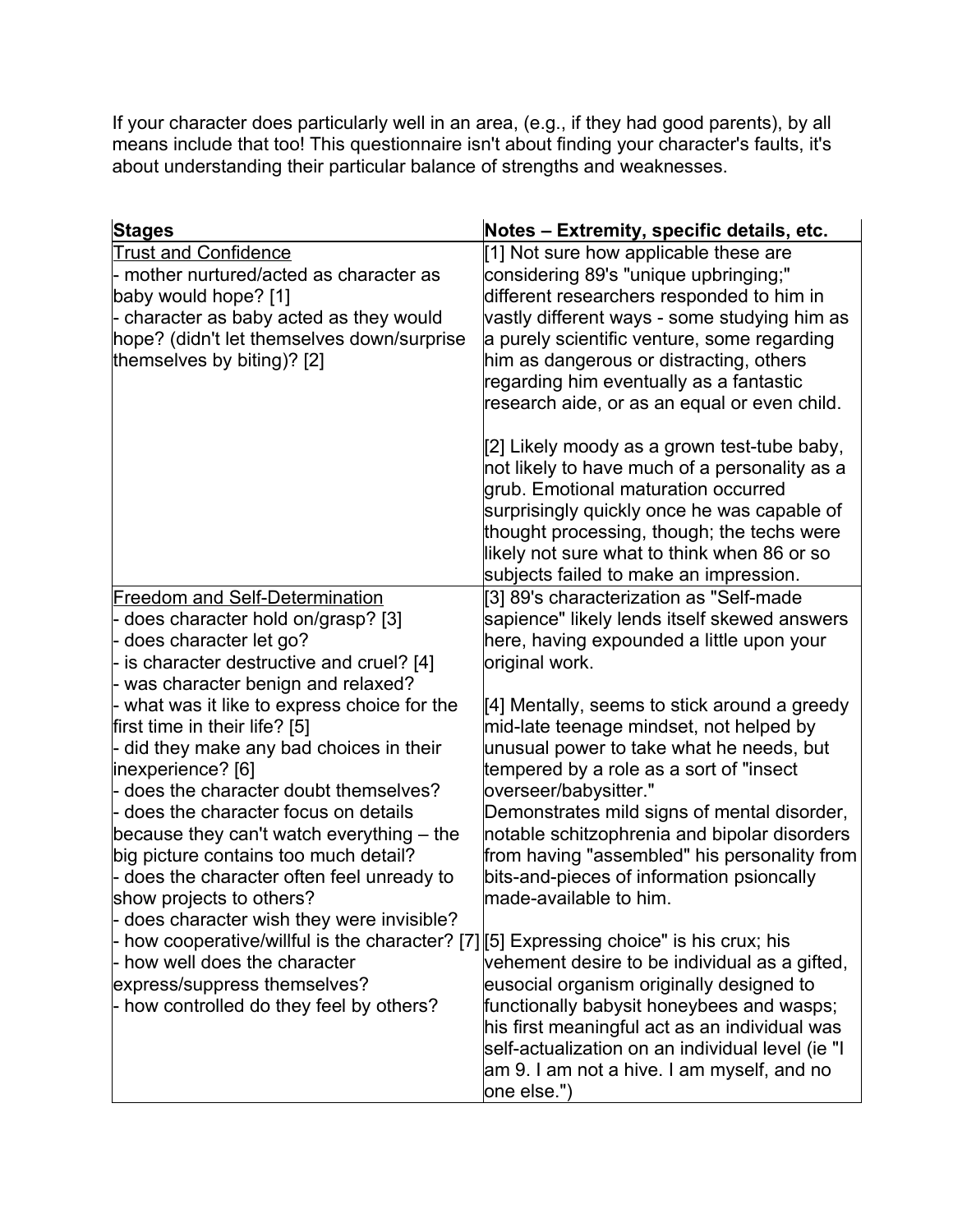|                                                                              | [6] In a sense, 89 likely regrets decisions<br>made when he was less "sapient," before he<br>could assemble the sort of "ramshackle<br>personality" he had made from other's<br>memories and thoughts. It likely faintly<br>shames him that he was, at one point,<br>operating on basic arthropod instinct (Injuring<br>staff, territoriality, etc).<br>Given his intended role as an ecological aid<br>(project to assist honeybee flight<br>migration/wasp pest control), he likely has<br>internal dispute with his own programming;<br>personal introspection and study being a<br>"detail," oversight responsibilities being "big |
|------------------------------------------------------------------------------|----------------------------------------------------------------------------------------------------------------------------------------------------------------------------------------------------------------------------------------------------------------------------------------------------------------------------------------------------------------------------------------------------------------------------------------------------------------------------------------------------------------------------------------------------------------------------------------------------------------------------------------|
|                                                                              | picture." Can act as a microcosm of his own<br>viewpoints on "big pictures" as a whole.                                                                                                                                                                                                                                                                                                                                                                                                                                                                                                                                                |
|                                                                              | [7] 89 is notoriously stubborn, a trait gleaned<br>from wasp instincts. Usually assumes he has<br>all the facts and is used to control; likely<br>agitated if pressed into a submissive or<br>secondary role. Unused to explaining<br>motivation, likely troubled by parsing<br>thoughts.                                                                                                                                                                                                                                                                                                                                              |
|                                                                              | Notably conflicted and self-contridictory, as<br>an enormous character trait; flipflops<br>between motivations and lines of thinking as<br>he attempts to learn and apply both his<br>"rational" oversight and instinct as well as his                                                                                                                                                                                                                                                                                                                                                                                                 |
|                                                                              | "irrational" self-actualized mentality; may<br>overcompensate to communicate a point<br>(Crossdressing to express biological feminity;<br>arguing to show he's paying attention to a<br>conversation, making rude remarks to<br>communicate friendliness)                                                                                                                                                                                                                                                                                                                                                                              |
| Ambition                                                                     | [8] "Small child" likely means emotional                                                                                                                                                                                                                                                                                                                                                                                                                                                                                                                                                                                               |
| - how energetic was your character as a                                      | maturity, as he likely did not do much as a                                                                                                                                                                                                                                                                                                                                                                                                                                                                                                                                                                                            |
| small child? [8]                                                             | maggot. Was likely sluggish and lax at first                                                                                                                                                                                                                                                                                                                                                                                                                                                                                                                                                                                           |
| - how much did your character enjoy/feel<br>guilty about their victories and | (physically not capable of maneuvering<br>himself at his unusual size), growing more                                                                                                                                                                                                                                                                                                                                                                                                                                                                                                                                                   |
| achievements? [9]                                                            | mobile through the use of his own telekinesis                                                                                                                                                                                                                                                                                                                                                                                                                                                                                                                                                                                          |
| - how good did they get at cooperating? [10]                                 | over time - experiencing something                                                                                                                                                                                                                                                                                                                                                                                                                                                                                                                                                                                                     |
| did they develop a tendency to berate                                        | analogous to a childhood at an accelerated                                                                                                                                                                                                                                                                                                                                                                                                                                                                                                                                                                                             |
| themselves?                                                                  | rate due to his speed of learning. May have                                                                                                                                                                                                                                                                                                                                                                                                                                                                                                                                                                                            |
| - what are the character's biggest wishes                                    | had a period of clumsy, flamboyant usage of                                                                                                                                                                                                                                                                                                                                                                                                                                                                                                                                                                                            |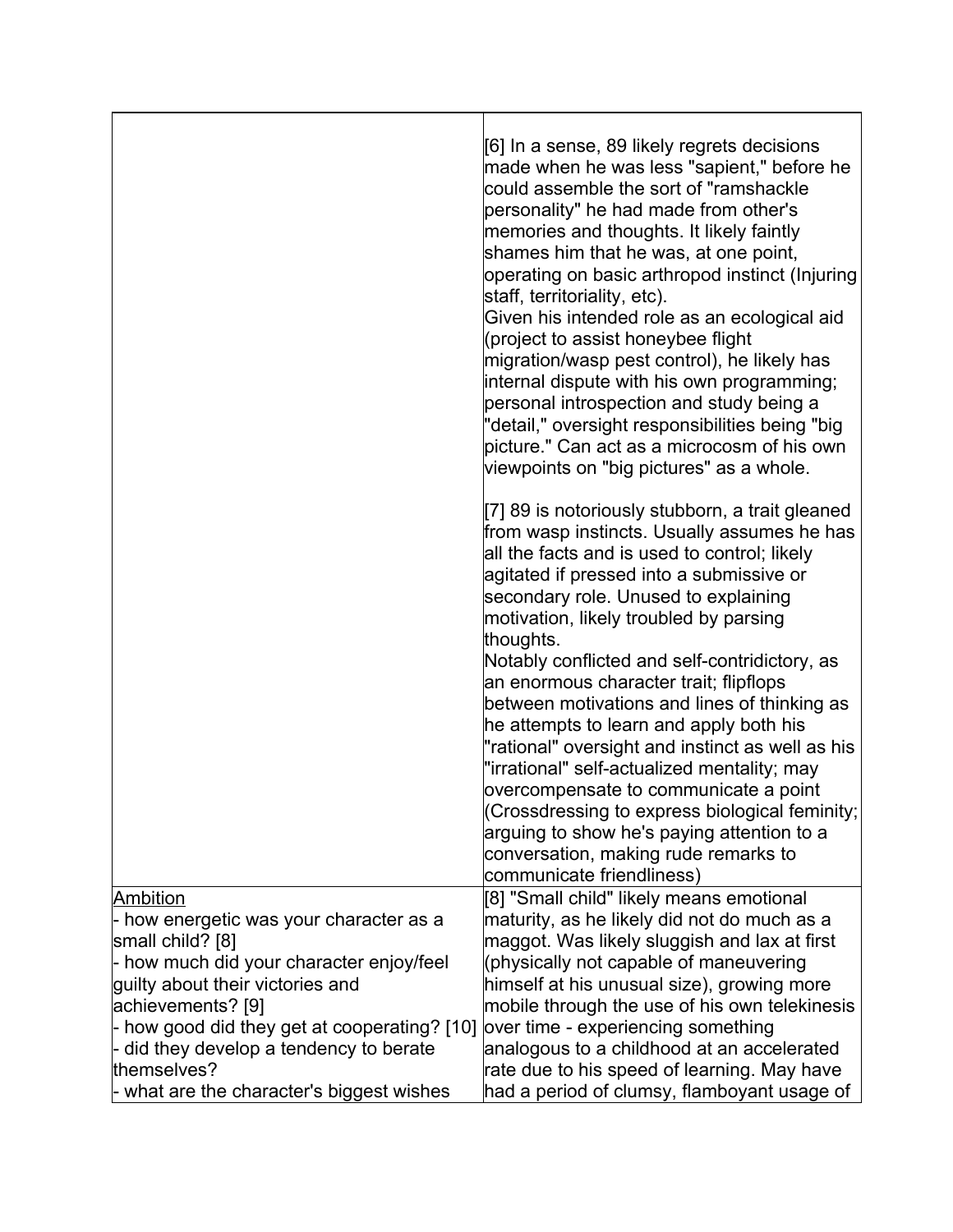| and dreams? Can they ever fulfil them? [11]                                                                                                                                                      | powers -- could have injured people due a<br>lack of self-control.                                                                                                                                                                                                                                                                                                                                                                                                                                                                                                                                                                                             |
|--------------------------------------------------------------------------------------------------------------------------------------------------------------------------------------------------|----------------------------------------------------------------------------------------------------------------------------------------------------------------------------------------------------------------------------------------------------------------------------------------------------------------------------------------------------------------------------------------------------------------------------------------------------------------------------------------------------------------------------------------------------------------------------------------------------------------------------------------------------------------|
|                                                                                                                                                                                                  | [9] 9 is quite proud of his accomplishments,<br>being his key focus in his grasp of<br>"individuality," acknowledging and rewarding<br>his own growth. May have later adopted<br>some measure of guilt over the "growing<br>pain" period but likely brushes it off as a<br>means to an end.<br>[3] His projected idea as an insect-overseer<br>(bee migration management, wasp pest<br>control, honey bee protection, etc)<br>engendered an initial strong cooperative<br>spirit, somewhat overshadowed by his latent<br>self-awareness. Somewhat adopts a "too big<br>to fail" mindset on his own actions, tempered<br>by the breadth and scale of his power. |
|                                                                                                                                                                                                  | [10] 9 is unfocused the sense he both tries to<br>perform his insect management as well as<br>further his own self-worth, so an end-goal<br>would be either sorting out which is more<br>important to him or merging the two. May<br>develop egotistical/megalomanical behavioral<br>ltraits.                                                                                                                                                                                                                                                                                                                                                                  |
|                                                                                                                                                                                                  | [11] 9 likely either wishes to completely<br>seperate himself from his duties as he sees<br>them being needed, and living to be his own<br>person in full -- an entirely seperate entity<br>from "89 the swarmlord," perhaps being<br>amused by the concept of getting to do<br>menial tasks with tremendous powers and an<br>all-or-nothing mindset.                                                                                                                                                                                                                                                                                                          |
| Productivity<br>- how did the character feel about being<br>productive rather than playing? [12]<br>- what was the transition from home to<br>school like?<br>- how well prepared did he feel to | [12] Given his natures as a conflicting<br>duosocial organism, "productive" was his key<br>focus. May have been faintly amused by<br>games researchers were willing to share with<br>him, but uncertain as to their purpose.                                                                                                                                                                                                                                                                                                                                                                                                                                   |
| contribute?<br>- how did they feel about others also<br>contributing? Status, adequacy, teamwork?<br>[13]<br>- what were their thoughts about being part                                         | [13] Being somewhat understandably<br>egotistical, 9 likely raises questions as to<br>purposes of others "contributing" outside<br>necessity; usually being "the answer," he<br>often thinks of others as unwarranted                                                                                                                                                                                                                                                                                                                                                                                                                                          |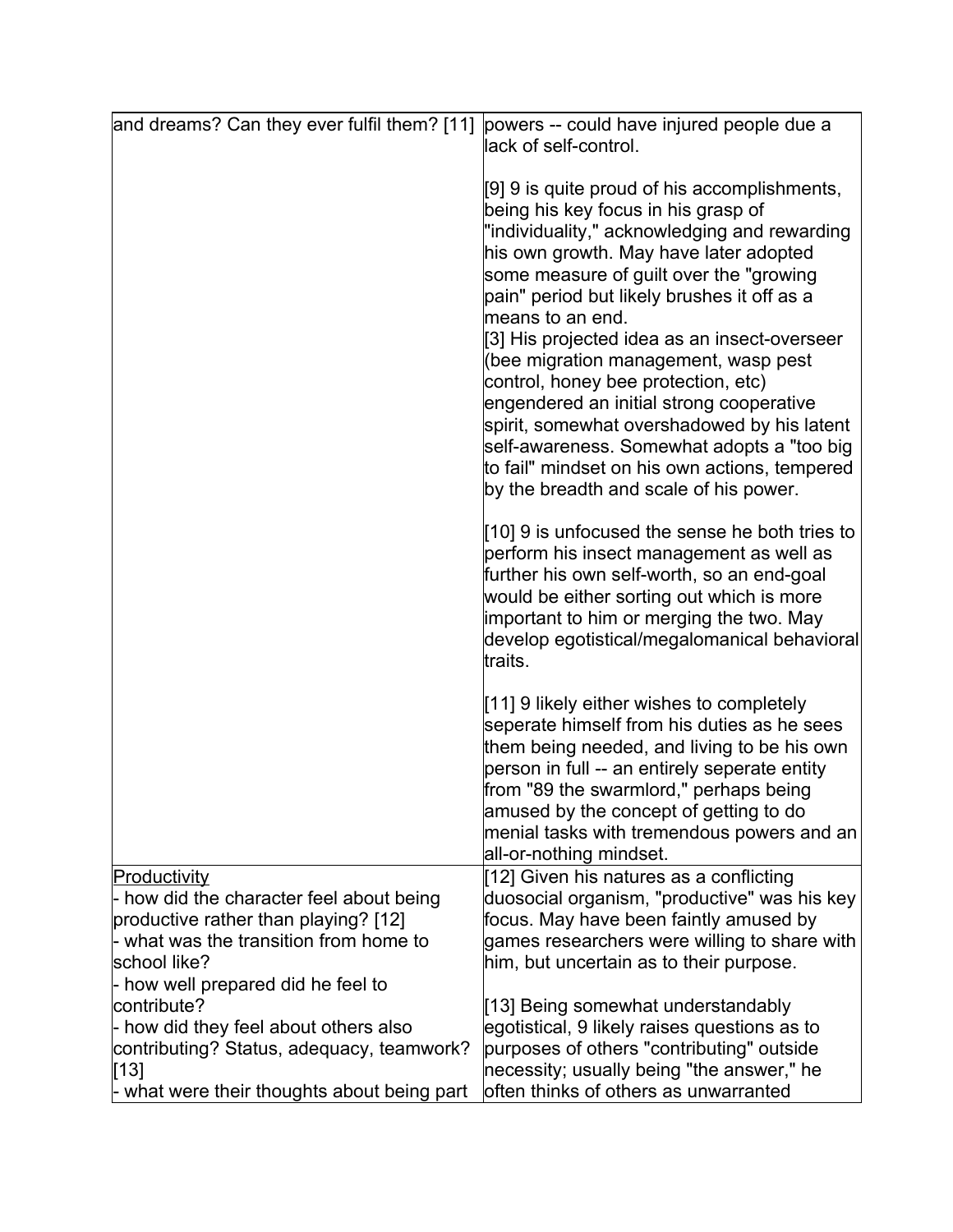| of the society they lived in $-$ what they were                                            | variables - but could be convinced it to                                                                                                                                                                                                                                                                                                                                                                                                                                                                                                                      |
|--------------------------------------------------------------------------------------------|---------------------------------------------------------------------------------------------------------------------------------------------------------------------------------------------------------------------------------------------------------------------------------------------------------------------------------------------------------------------------------------------------------------------------------------------------------------------------------------------------------------------------------------------------------------|
| going to be as an adult? [14]                                                              | accept if given a suitable argument or to                                                                                                                                                                                                                                                                                                                                                                                                                                                                                                                     |
| - how did their caste, gender, race and other disregard it if the matter were brushed past |                                                                                                                                                                                                                                                                                                                                                                                                                                                                                                                                                               |
| facets of their identity factor into this?                                                 | quickly enough.                                                                                                                                                                                                                                                                                                                                                                                                                                                                                                                                               |
|                                                                                            | [14] This question is functionally his entire<br>life-story. Not likely to be shown to mass-<br>audiences, 9's circle was fairly small, so his<br>expectations of himself were fairly high<br>(usually associating with researchers, always<br>looking for more information to process,<br>however). At first, likely simply wanted to<br>orchestrate ever-wider patterns of arthropods<br>(akin to an unshackled, undirected Al<br>following programming) but self-awareness<br>has lead him to wish to experience the world<br>as it is to a single person. |
| <b>Child to Adult Transition</b>                                                           | [15] Due to his upbringing in a relatively small                                                                                                                                                                                                                                                                                                                                                                                                                                                                                                              |
| - how well did others appear to regard your                                                | research laboratory, 9 had a small pool of                                                                                                                                                                                                                                                                                                                                                                                                                                                                                                                    |
| character? [15]                                                                            | familiar presences in his life at first; a few                                                                                                                                                                                                                                                                                                                                                                                                                                                                                                                |
| - how did your character ensure some sensescientists, some lab aides, one or two           |                                                                                                                                                                                                                                                                                                                                                                                                                                                                                                                                                               |
| of sameness / continuity? [16]                                                             | janitorial staff. Opinions likely range from                                                                                                                                                                                                                                                                                                                                                                                                                                                                                                                  |
| - how was it decided who was in their social                                               | regarding him more as a "research subject"                                                                                                                                                                                                                                                                                                                                                                                                                                                                                                                    |
| group and who was out?                                                                     | and little else with very little interpersonal                                                                                                                                                                                                                                                                                                                                                                                                                                                                                                                |
| - who did they appoint as their adversary (if                                              | association, some afraid or concerned with                                                                                                                                                                                                                                                                                                                                                                                                                                                                                                                    |
| anyone)?                                                                                   | him and his progress, and some quite proud                                                                                                                                                                                                                                                                                                                                                                                                                                                                                                                    |
| - who were their role models?                                                              | of the results of their work in one way or                                                                                                                                                                                                                                                                                                                                                                                                                                                                                                                    |
| - who were their girlfriends/boyfriends during another.                                    |                                                                                                                                                                                                                                                                                                                                                                                                                                                                                                                                                               |
| adolescence, and what were these partners                                                  |                                                                                                                                                                                                                                                                                                                                                                                                                                                                                                                                                               |
| like?                                                                                      | [16] His "continuity" was somewhat forced                                                                                                                                                                                                                                                                                                                                                                                                                                                                                                                     |
| - how did they go about keeping the pool of                                                | given the small pool, though he could                                                                                                                                                                                                                                                                                                                                                                                                                                                                                                                         |
| people they were to establish their new                                                    | telepathically reach out and sense others to                                                                                                                                                                                                                                                                                                                                                                                                                                                                                                                  |
| identity in, manageably small (ie., cliques,                                               | an extent -- 'adding the odd splotches of                                                                                                                                                                                                                                                                                                                                                                                                                                                                                                                     |
| political interests, etc.)? [17]                                                           | colour to a black canvas,' with unfamiliar                                                                                                                                                                                                                                                                                                                                                                                                                                                                                                                    |
|                                                                                            | feelings gleaned secondhand; he may have                                                                                                                                                                                                                                                                                                                                                                                                                                                                                                                      |
|                                                                                            | adopted a position of respect and adoration                                                                                                                                                                                                                                                                                                                                                                                                                                                                                                                   |
|                                                                                            | to the chief tech overseeing him, somewhere                                                                                                                                                                                                                                                                                                                                                                                                                                                                                                                   |
|                                                                                            | between a father-figure or creator and as the                                                                                                                                                                                                                                                                                                                                                                                                                                                                                                                 |
|                                                                                            | most consistent contributor to his burgeoning                                                                                                                                                                                                                                                                                                                                                                                                                                                                                                                 |
|                                                                                            | personality. Likewise, he would certainly                                                                                                                                                                                                                                                                                                                                                                                                                                                                                                                     |
|                                                                                            | would dislike any of the team who                                                                                                                                                                                                                                                                                                                                                                                                                                                                                                                             |
|                                                                                            | disapproved of him or the lead researcher,                                                                                                                                                                                                                                                                                                                                                                                                                                                                                                                    |
|                                                                                            | especially ones who thought he may need to                                                                                                                                                                                                                                                                                                                                                                                                                                                                                                                    |
|                                                                                            | be replaced, controlled, or expunged. 89 was                                                                                                                                                                                                                                                                                                                                                                                                                                                                                                                  |
|                                                                                            | emotionally on-par with the average mid-to-                                                                                                                                                                                                                                                                                                                                                                                                                                                                                                                   |
|                                                                                            | $ \!\! $ ate teenager (a rebellious phase) by the time $ \! $                                                                                                                                                                                                                                                                                                                                                                                                                                                                                                 |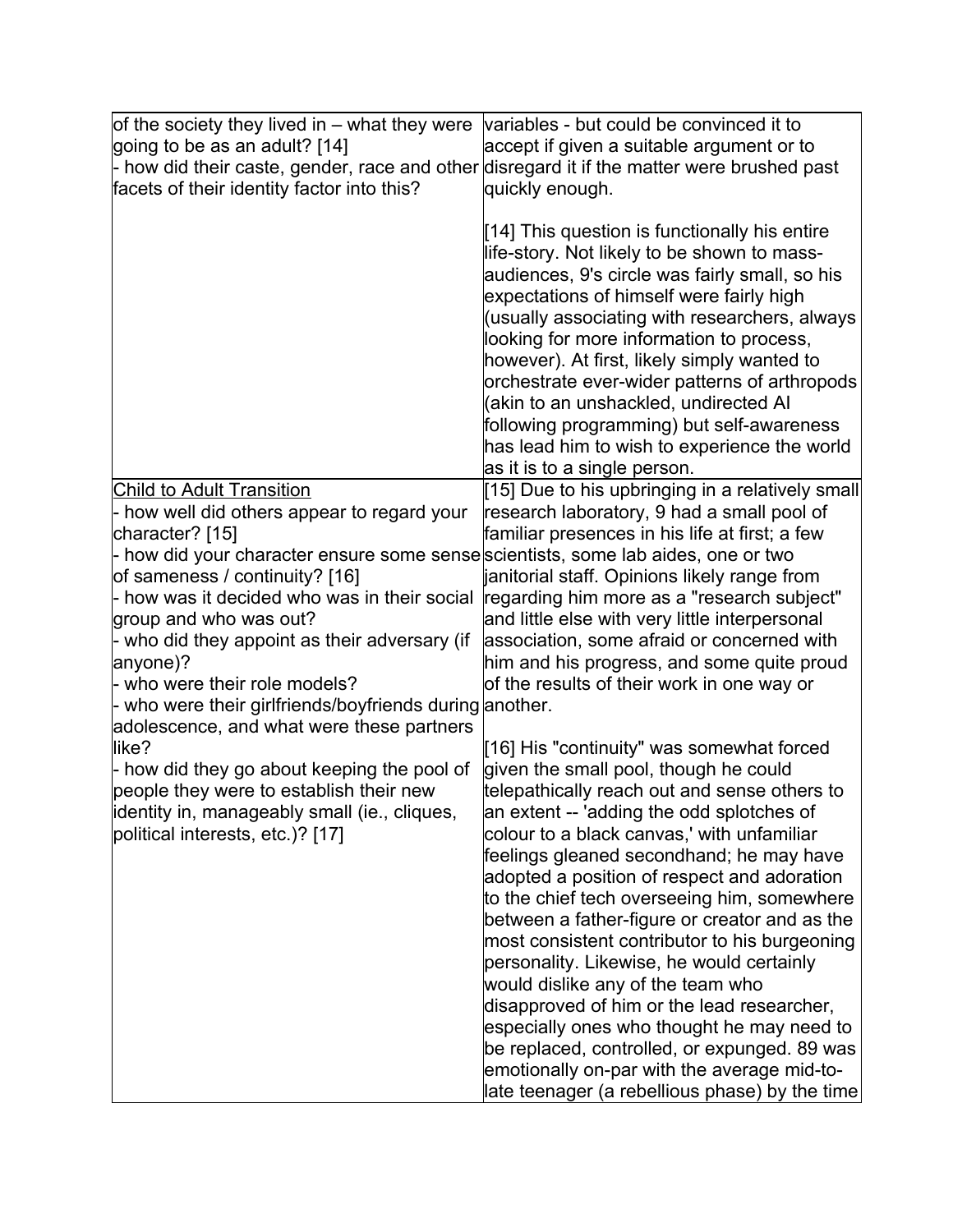|                                                                                                                                                                                                                                           | he managed to loose himself from the facility,<br>so he may not have grasped the concept of<br>sexual maturation yet (may contribute to later<br>'questionable behavior,' like the<br>crossdressing, as well), nor grasped<br>intersocial relationships of the sort.<br>[17] Given circumstance, it occurs naturally<br>that his identity is formed from a small pool,<br>with spikes of new content and information<br>from the occasional thought he picks up and<br>tastes from a distance.                                                                                                                                                                                                                         |
|-------------------------------------------------------------------------------------------------------------------------------------------------------------------------------------------------------------------------------------------|------------------------------------------------------------------------------------------------------------------------------------------------------------------------------------------------------------------------------------------------------------------------------------------------------------------------------------------------------------------------------------------------------------------------------------------------------------------------------------------------------------------------------------------------------------------------------------------------------------------------------------------------------------------------------------------------------------------------|
| <b>Closeness in Relationships</b><br>- does your character affiliate with others<br>well? [18]<br>- what is your character's attitude towards<br>work? [19]<br>- what is your character's sexual / intimate<br>relationship(s) like? [20] | [18] Being fiercely indepedent, 9's relations<br>suffer due to a perceived 'domineering'<br>personality, and the natural apprehension of<br>dealing with a high-powered psion, let alone<br>one who is a 6-foot hornet. 9 himself does<br>not help the matter, given his standoffishness<br>and natural inclination to watch others from a<br>distance (in more ways than one, considering<br>his power) rather than engaging them<br>personally.                                                                                                                                                                                                                                                                      |
|                                                                                                                                                                                                                                           | [19] 89 is naturally inclined to work, given a<br>natural instinct as a former eusocial organism<br>- a part of a hivemind. His purpose-built<br>nature reinforces this; "I was built to do this,<br>to not do so would be a waste, especially as I<br>am the best/only one capable to."<br>However, it's hampered by 9's new<br>predilection towards personal experiences :<br>experiencing life to the fullest on his own<br>terms. This obviously impedes his ability to<br>process the calculations and commands one<br>needs to coordinate large groups of hive-<br>mind insects -- conflict-of-interest between<br>his want to direct his smaller kin and help<br>them, and expanding on his own<br>experiences. |
|                                                                                                                                                                                                                                           | [20] Intimate relationships hampered by the<br>factors at play in his creation, his presence<br>and nature; 9 isn't even entirely sure what<br>gender he is, and such subjects rattle the<br>Regent a bit. The only certain way to make<br>him uncomfortable.                                                                                                                                                                                                                                                                                                                                                                                                                                                          |